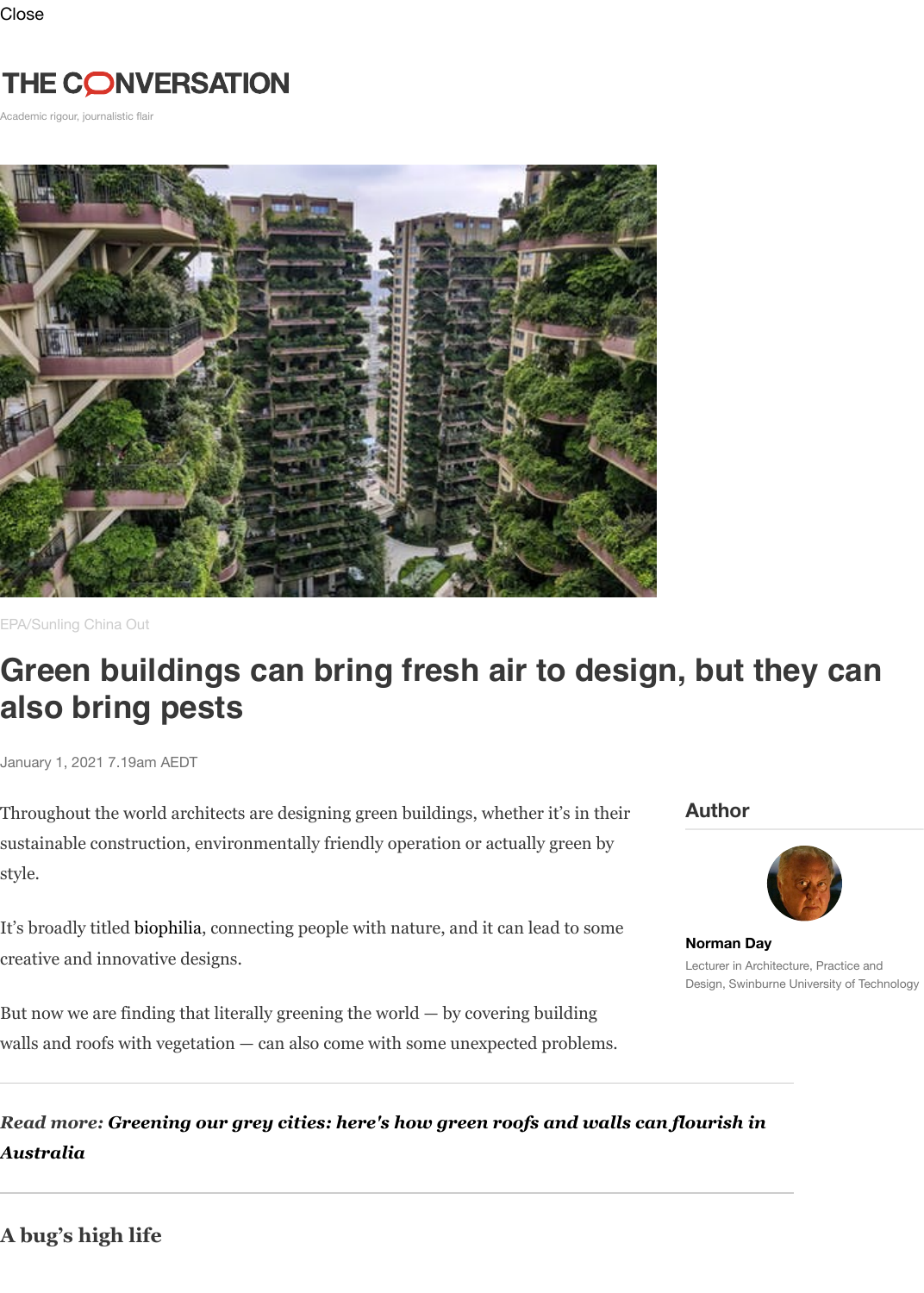

Trouble is they must share the plants with a scourge of mosquitoes and other bugs. Most apartments in the Qiyi City Forest Gardens development were sold by April 2020, but six months later only a handful of families had reportedly moved in.

The towers were built in 2018 and plants were provided to reduce noise and clean up pollution. But the plants thrived, while sales moved slowly, and no one was clipping the greenery to keep it in control.

#### *Read more: Unbuilding cities as high-rises reach their use-by date*

Now mostly e[mpty balcon](https://newsinfo.inquirer.net/1335843/plants-bugs-seize-china-apartments)ies have cascading branches of plants overtaking space, blocking windows.

It might not help that Chengdu and its population of 16.3 million people are [located in Sichuan](https://www.globaltimes.cn/content/1031741.shtml), central China, which is humid and semi-tropical, a perfect environment for fast-breeding mossies.

But a slow uptake, with tenants slow to move in, made the problem worse as the plants subsumed their buildings.

#### **Some vertical vegetation living success**

Other green projects across the globe have avoided this particular problem, so far.

Milan's Bosco Verticale (Vertical Forest) was designed by Stefano Boeri and botanist Laura Gatti.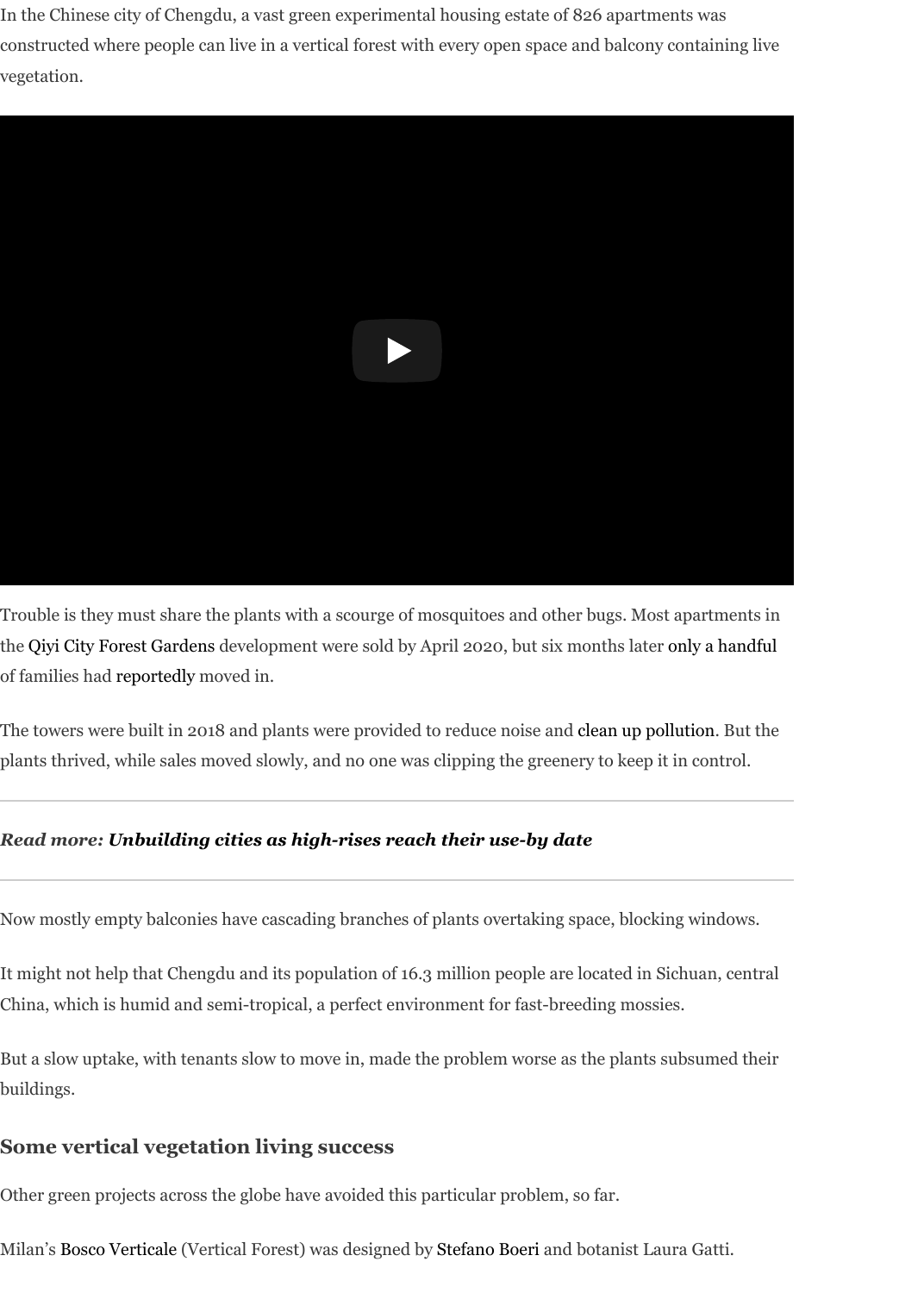Thei[r plan was t](https://www.stefanoboeriarchitetti.net/en/project/vertical-forest/)o improve air quality in the city via the green facades, and residents have embraced the concept, which appears to be where Qiyi City Forest has gone wrong.

In Chengdu, maintenance and care of the plantings is almost non-existent, so no truly symbiotic relationship b[etween accommodation and human occupier has formed as part of biophilic livi](https://theconversation.com/australian-cities-are-lagging-behind-in-greening-up-their-buildings-97088)ng. As is nature's way, the non-human occupiers (the bugs) are winning.

### **Gardens need a gardener**

US landscape architect Daryl Beyers, from the New York Botanical Garden, says the Chengdu setup didn't work partly as a result of bad design.

In Chengdu's humid climate and clammy monsoons, stagnant water collects in planters which are not properly drained, and mosquitoes breed in these.

Beyers adds:

*They [the developers] didn't think about the maintenance […] You can['t hav](https://archive.curbed.com/2020/9/18/21445069/qiyi-city-forest-garden-mosquitoes-chengdu)e a garden without a gardener.*

*They were touting it as a manicured garden outside on your deck. If it's manicured, someone has to do the manicuring.*

The idea of fully manicured vegetation on balconies only works if the plants are cared for regularly. Apparently, gardeners attend Qiyi City just four times a year to maintain the plants, but they require weekly care.

## **Sydney's green space on the up**

One Central Park apartments in Sydney, by French architect Jean Nouvel, takes on a green mantle with plants covering most of its walls and balconies.

One Central Park is the world's largest vertical gardens. Shutterstock/SAKARET

French botanist Patrick Blanc selected the plants on the building for their capacity for healthy growth and suitability to the Sydney habitat.